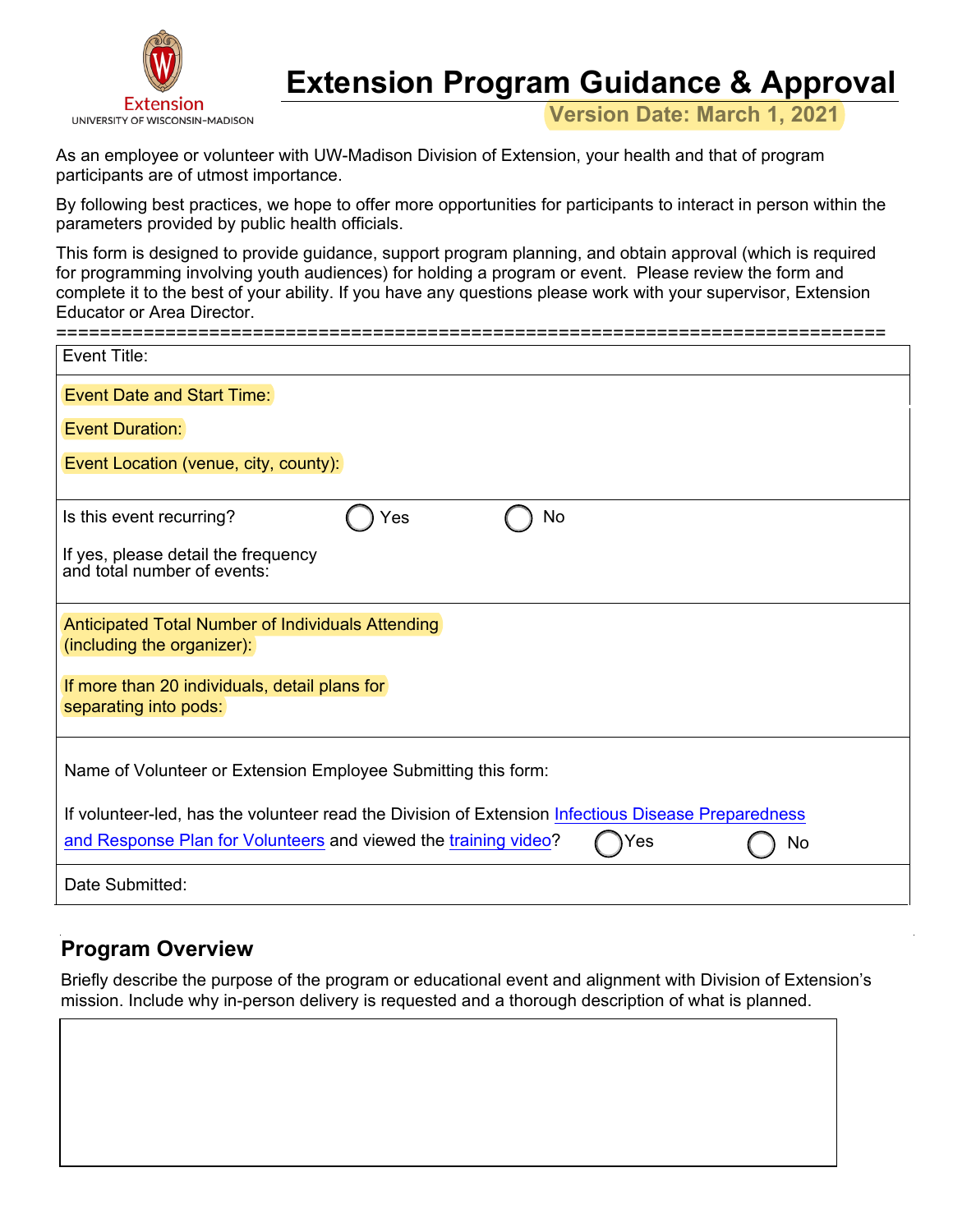# **Facilities**

| This program will be conducted:                                                                                                                                                                                                                                                                                                                          |  |  |  |  |
|----------------------------------------------------------------------------------------------------------------------------------------------------------------------------------------------------------------------------------------------------------------------------------------------------------------------------------------------------------|--|--|--|--|
| Outdoors: no shared enclosed space. The size of the area will allow for the number of attendees to<br>maintain 6 feet or greater distance from people outside of one's own household.                                                                                                                                                                    |  |  |  |  |
| Indoors: the size of the room, facility, area is large enough to allow for the number of expected<br>attendees. Recommended guidance from Wisconsin Department of Health Services (DHS) states<br>that individuals should maintain separation of 6 feet or greater at all times from people outside their<br>household, to the greatest extent possible. |  |  |  |  |
| For all events:                                                                                                                                                                                                                                                                                                                                          |  |  |  |  |
| Tables, chairs, booths, etc. will be spaced at least 6 ft. apart to ensure physical distancing from people<br>outside of one's own household to the greatest extent possible.                                                                                                                                                                            |  |  |  |  |
| All unnecessary touchpoints, especially those that cannot be sanitized between uses, will be removed<br>or blocked from use. Examples include, benches, drinking fountains or playground equipment.                                                                                                                                                      |  |  |  |  |
| You are using a facility that can ensure cleaning of shared spaces meets recommendations by the<br>Center for Disease Control (CDC).                                                                                                                                                                                                                     |  |  |  |  |
| The number of people who occupy a restroom at one time is limited to allow for social distancing,<br>in accordance with DHS guidance.                                                                                                                                                                                                                    |  |  |  |  |
| You understand the areas you are responsible for and have a plan to wipe them down before and after<br>use.                                                                                                                                                                                                                                              |  |  |  |  |
|                                                                                                                                                                                                                                                                                                                                                          |  |  |  |  |

Please provide additional details of the facility layout that are important to consider while programming. If the event is to be held outdoors, please include considerations for weather. Include details regarding shared use facility space and any safety protocols partner sites have implemented:

### **Shared Equipment**

To the extent possible, reduce the need for sharing equipment during programming.

Will there be any shared equipment provided during programing (e.g. tools, electronics, art/craft supplies)? No

Yes, we will be assigning individuals their own equipment

Yes, we will be sharing equipment between individuals (for example expensive tools, electronics)

If shared equipment is needed, please provide a list of all necessary equipment/supplies you will be providing, how you will handle materials to limit sharing, and the protocols in place to thoroughly sanitize between uses.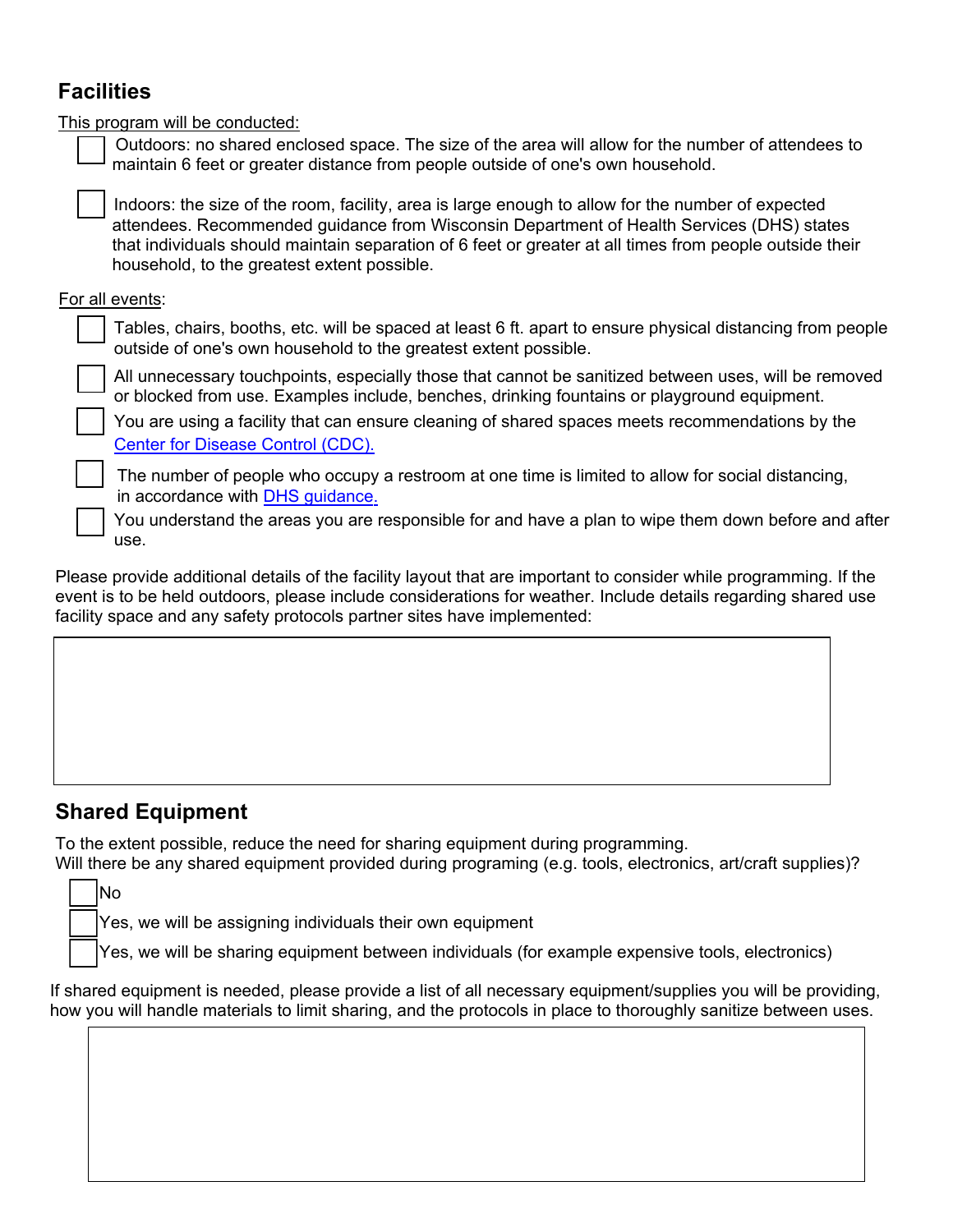# **Personal Protection Equipment (PPE)**

| Hand sanitizing equipment (soap and water preferred, hand sanitizer with at least 60% alcohol, tissues, |
|---------------------------------------------------------------------------------------------------------|
| and no-touch trash cans) will be readily available and frequently used.                                 |

 Signs will be posted on how to stop the spread of COVID-19 (We will be developing and distributing appropriate signage for use at events; if needed prior to them being available, please use the link below, additional languages are found on the [CDC website](https://www.cdc.gov/coronavirus/2019-ncov/communication/print-resources.html?Sort=Date%3A%3Adesc)).

[CDC "Stop the Spread of Germs" poster](https://www.cdc.gov/coronavirus/2019-ncov/downloads/stop-the-spread-of-germs-11x17-en.pdf)

[CDC "Detenga la propagación de gérmenes"](https://www.cdc.gov/coronavirus/2019-ncov/downloads/stop-the-spread-of-germs-sp.pdf) (Spanish Language)

 Individuals will be asked to wear protective [face coverings,](https://www.cdc.gov/coronavirus/2019-ncov/prevent-getting-sick/cloth-face-cover-guidance.html?CDC_AA_refVal=https%3A%2F%2Fwww.cdc.gov%2Fcoronavirus%2F2019-ncov%2Fprevent-getting-sick%2Fcloth-face-cover.html) and a supply of disposable masks will be available for those who do not bring theirs. Face covering are required when 1) indoors in spaces with other individuals or where other individuals could be expected or 2) outdoors when maintaining 6 foot physical distancing might be difficult (e.g., as in a crowded space).

 $\circ$  Note: some individuals may choose not to wear a face covering due to medical concerns.

 Gloves will be used when the nature of the [work requires such](https://www.cdc.gov/coronavirus/2019-ncov/prevent-getting-sick/gloves.html) (e.g. gardening, food service). Note in most cases, wearing gloves is not necessary.

Please describe additional considerations for necessary protective equipment:

## **Foods**

No

Will there be food present during the event/programming?

 Yes - Participants will be asked to bring their own. Participants will be notified to clearly label their bottles and containers.

 Yes, we will be providing pre-packaged food that is from a store, caterer or pre-packaged homemade baked goods, under the following conditions:

- o Individuals will only eat and drink their own food and beverages (no sharing outside of individuals/households)
- $\circ$  Requirements for face coverings apply, which means food may not be consumed indoors in group program settings.
- $\circ$  There are no common source touch points like reaching for a slice of pizza, grabbing cookies out of a jar or package, shared pouring of beverage containers, or reaching into a cooler, etc.
- o Staff will use gloves when handling ready-to-eat foods (including ice).
- o Disposable plates, cups, and utensils will be utilized.
- $\circ$  Those preparing and packaging food are required to wash hands, practice good hygiene and food safety standards, and wear a mask while preparing foods.

If you are providing food, please describe how this is important to the planned programming: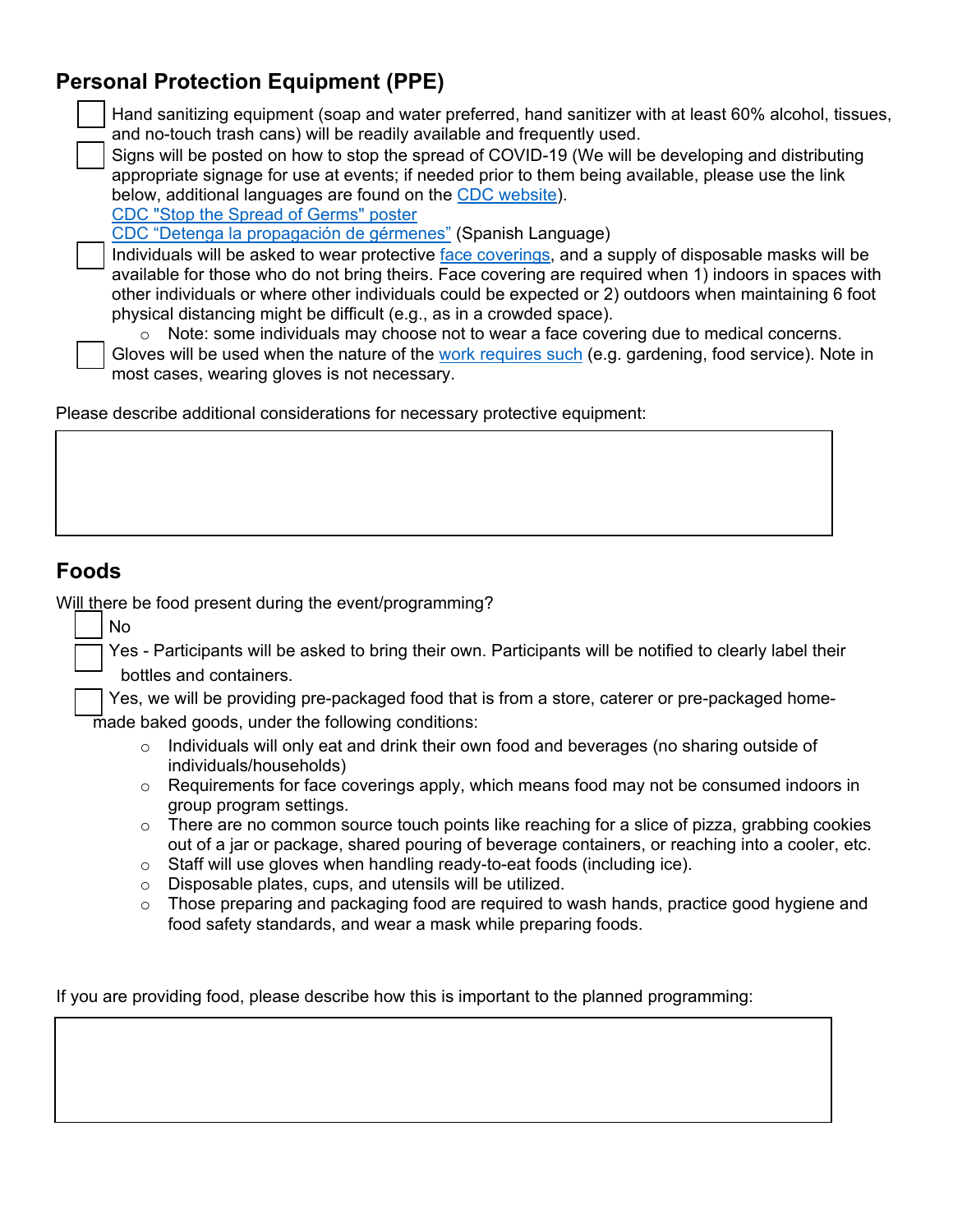# **Social Behaviors/Interactions**

#### *Marketing & Registration*

 There is a pre-registration process for the activity to manage the numbers of participants and learn about any accommodations needed to keep them safe.

participants who are <u>[considered at high risk](https://www.cdc.gov/coronavirus/2019-ncov/need-extra-precautions/people-at-higher-risk.html?CDC_AA_refVal=https%3A%2F%2Fwww.cdc.gov%2Fcoronavirus%2F2019-ncov%2Fspecific-groups%2Fhigh-risk-complications.html)</u> themselves or if they live or work with individuals at high risk. Prior to the event, attendees receive information on standards or practices that may be required of them to participate as indicated by nature of activity, including a disclaimer or accommodations for

Event registration includes the following language:

**UW-Madison Division of Extension faculty, staff and volunteers may require that program participants leave a program, based on health concerns associated with COVID-19.** 

 Consider and communicate any staggering of arrival and drop off times to limit contact between groups as possible.

Registrants will be informed to stay home when:

They are experiencing any of the symptoms of COVID-19 or have had known contact with anyone with COVID-19 in the last 14 days.

There are plans in place and shared with registrants regarding cancellation and a refund policy.

Please provide any additional information about recruitment and registration for your event:

#### *Transportation*

Will participants be responsible for their own transportation?

Yes, Participants are responsible for their own transportation.

 No, the program will be responsible for arranging transportation (e.g. bus) that allows physical distancing and wearing of face coverings.

 $\circ$  Confirm transportation company thoroughly cleans before and after each use.

Please detail why providing transportation is necessary and additional safety planning:

#### *Participant Arrival*

|                                                                                                                                                                                                                                                                                                                                                                                                                                                                    | use.    | Sanitizer will be available at the door for use upon arrival and departure and participants are directed to                                                                          |  |
|--------------------------------------------------------------------------------------------------------------------------------------------------------------------------------------------------------------------------------------------------------------------------------------------------------------------------------------------------------------------------------------------------------------------------------------------------------------------|---------|--------------------------------------------------------------------------------------------------------------------------------------------------------------------------------------|--|
| Onsite signage reminds participants to stay home if exposed to COVID-19 or experiencing symptoms,<br>and to maintain physical distancing (suggested postings are being developed for use at events; if<br>needed prior to them being available, please create signage as required in consultation with<br>appropriate Extension personnel).<br>There is a "check-in" process in place and identify trained person(s) who will be responsible for the<br>following: |         |                                                                                                                                                                                      |  |
|                                                                                                                                                                                                                                                                                                                                                                                                                                                                    |         |                                                                                                                                                                                      |  |
|                                                                                                                                                                                                                                                                                                                                                                                                                                                                    | $\circ$ | confirming health status by asking participants if they are experiencing any of the symptoms of                                                                                      |  |
|                                                                                                                                                                                                                                                                                                                                                                                                                                                                    |         | COVID-19 (see addendum). And, if any question is answered yes, politely informing them not to<br>attend or participate in the meeting/activity and to contact a healthcare provider. |  |
|                                                                                                                                                                                                                                                                                                                                                                                                                                                                    | $\circ$ | using the registration form to complete the attendance of everyone that was at the event/activity                                                                                    |  |
|                                                                                                                                                                                                                                                                                                                                                                                                                                                                    | O       | directing where to wait until activity starts to ensure social distancing, etc.                                                                                                      |  |